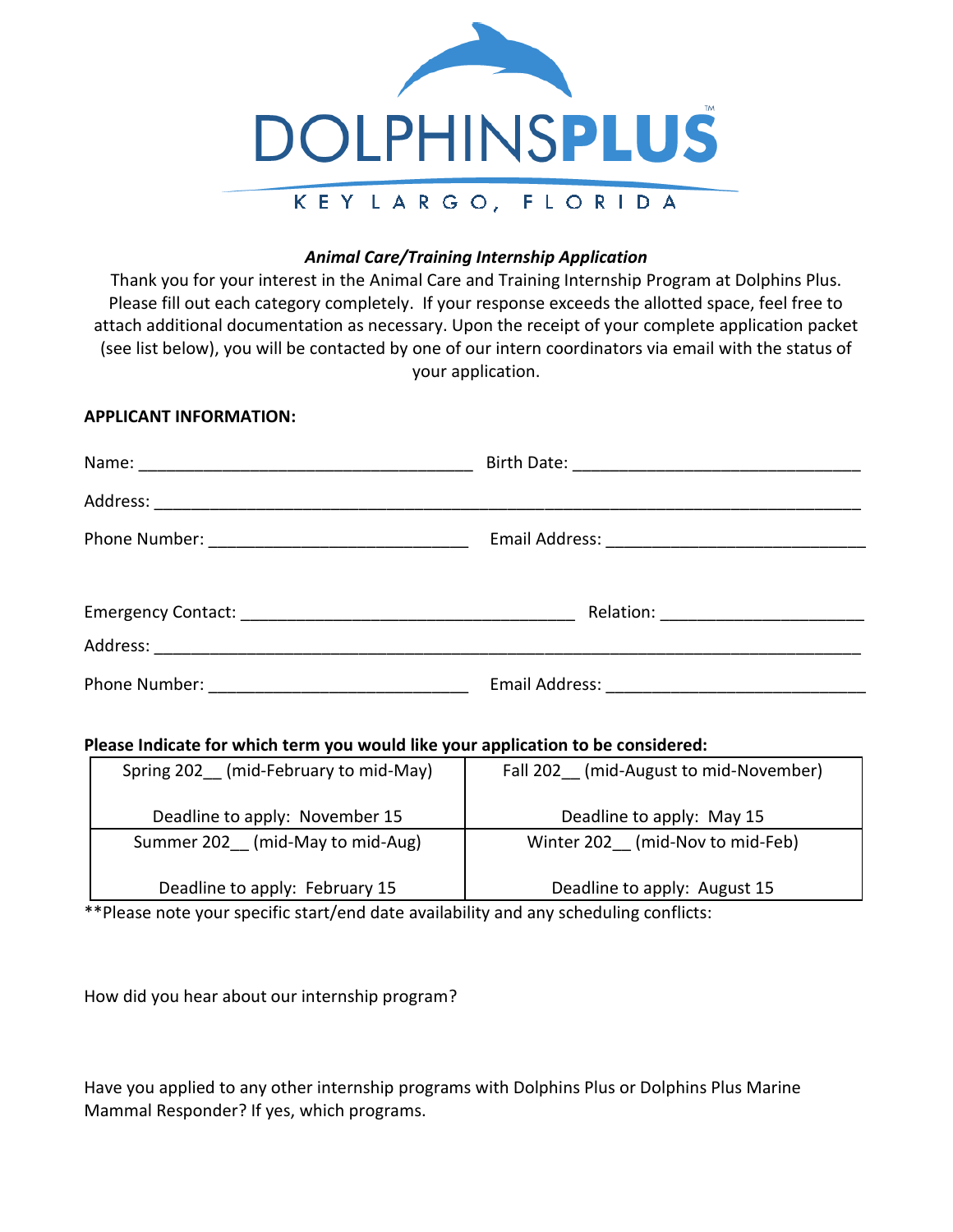### **EDUCATION:**

Please list all higher education if applicable

| Please list all extra-curricular activities you are currently involved in:                                    |  |
|---------------------------------------------------------------------------------------------------------------|--|
| Are you proficient in Microsoft Office applications? _________ Please list any additional computer skills:    |  |
| SCUBA Certified (not required): __________________________________ If yes, year certified? __________________ |  |
| <b>BACKGROUND INFORMATION:</b>                                                                                |  |

Have you ever been arrested or convicted of a felony? If yes, please explain.

Do you have any medical conditions the Internship Coordinators should be aware of (e.g. asthma, back pain, allergies, diabetes, pregnancy)? If yes, are you currently taking medication for these conditions?

This internship involves working in outdoors in hot and humid conditions. Interns spend a lot of time on their feet, working in the direct sun, and around water. Are you comfortable working in these conditions?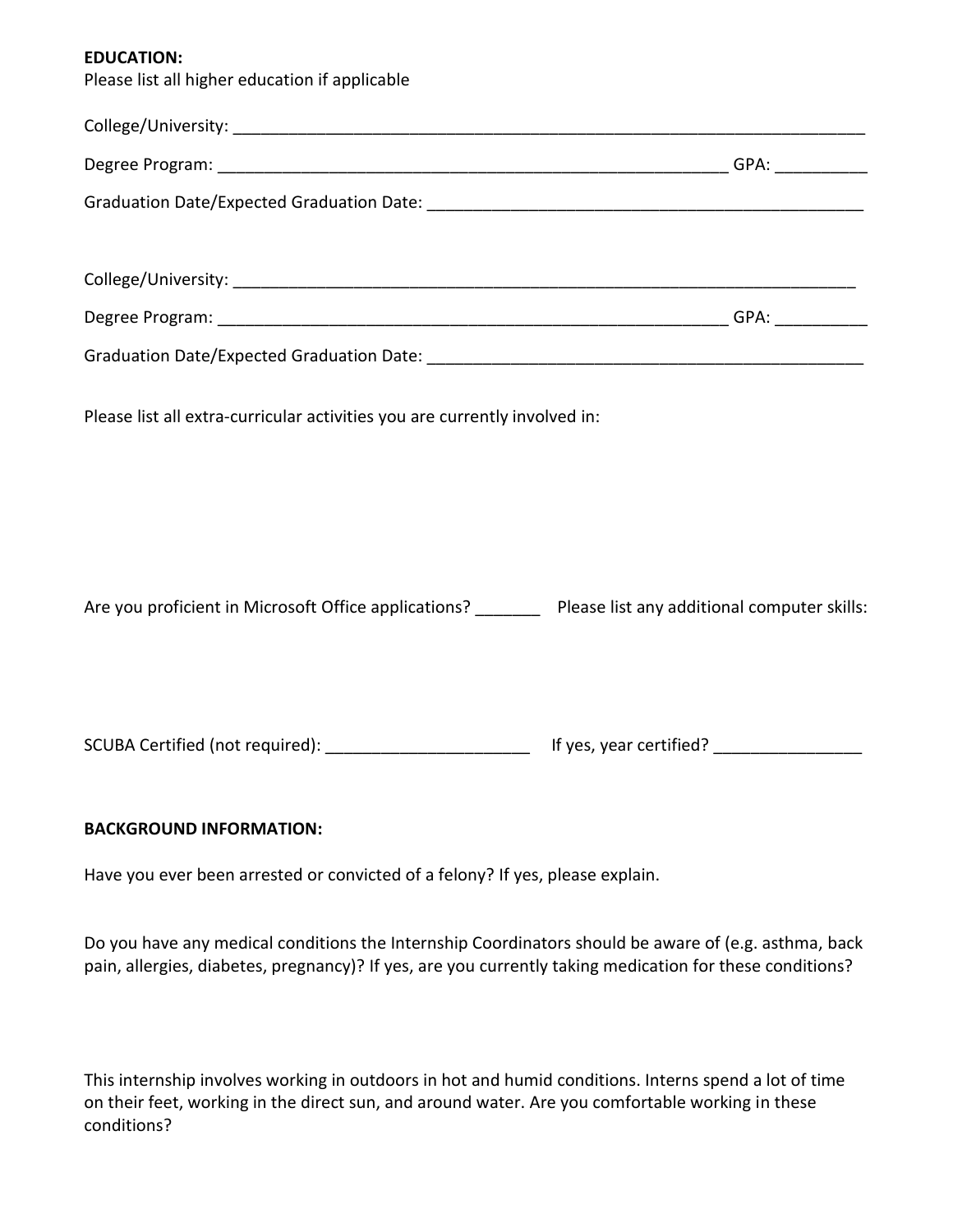**Please answer each of the following questions accurately and completely. Your answers are not limited by the space below and additional sheets may be attached to your application if needed.**

1. What do you expect to gain from an internship at Dolphins Plus?

2. What are your career goals how would our program assist you obtaining these goals?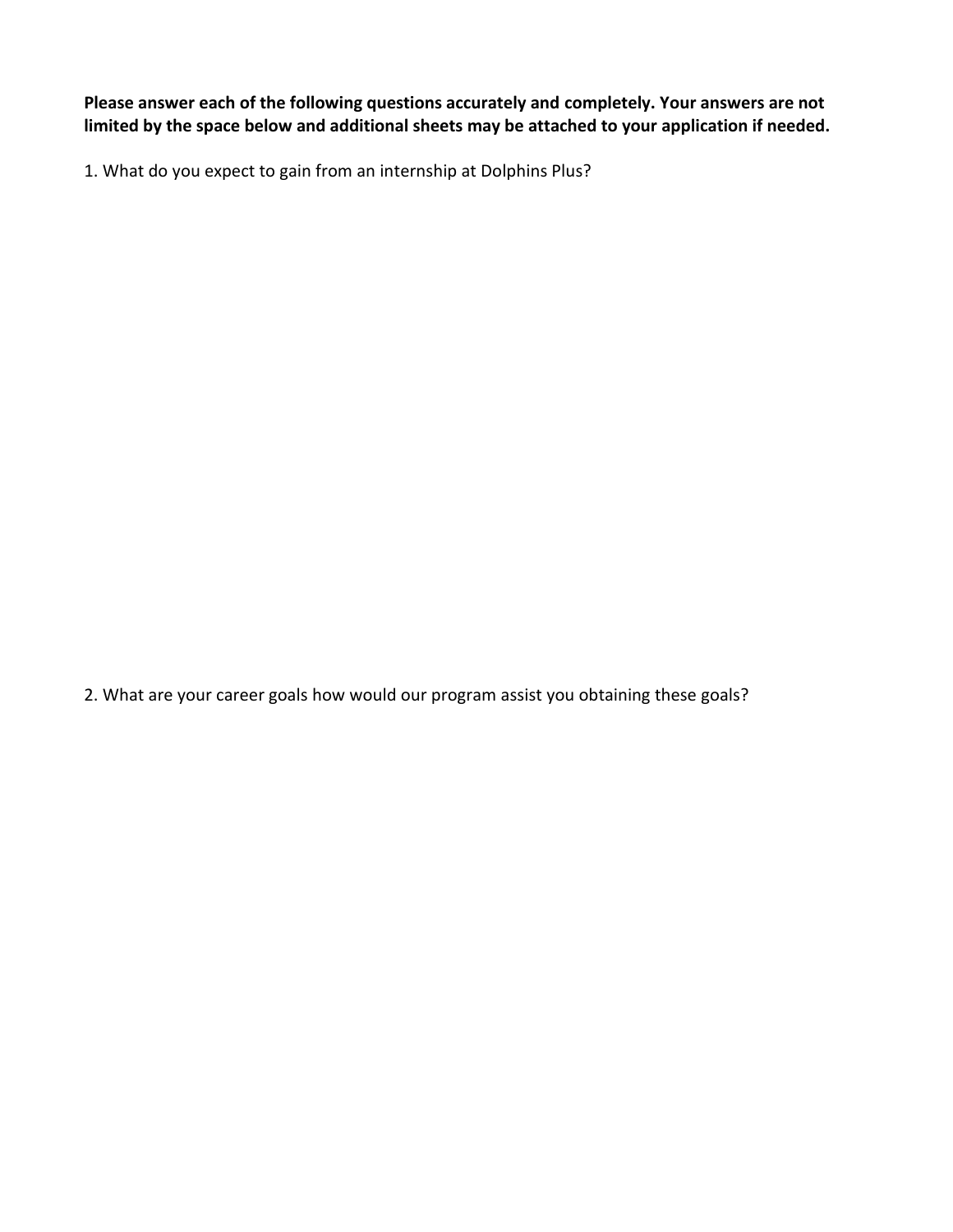3. What are your views on zoos and aquariums?

4. Do you think marine mammal facilities play a role in conservation? If so, how? If not, why?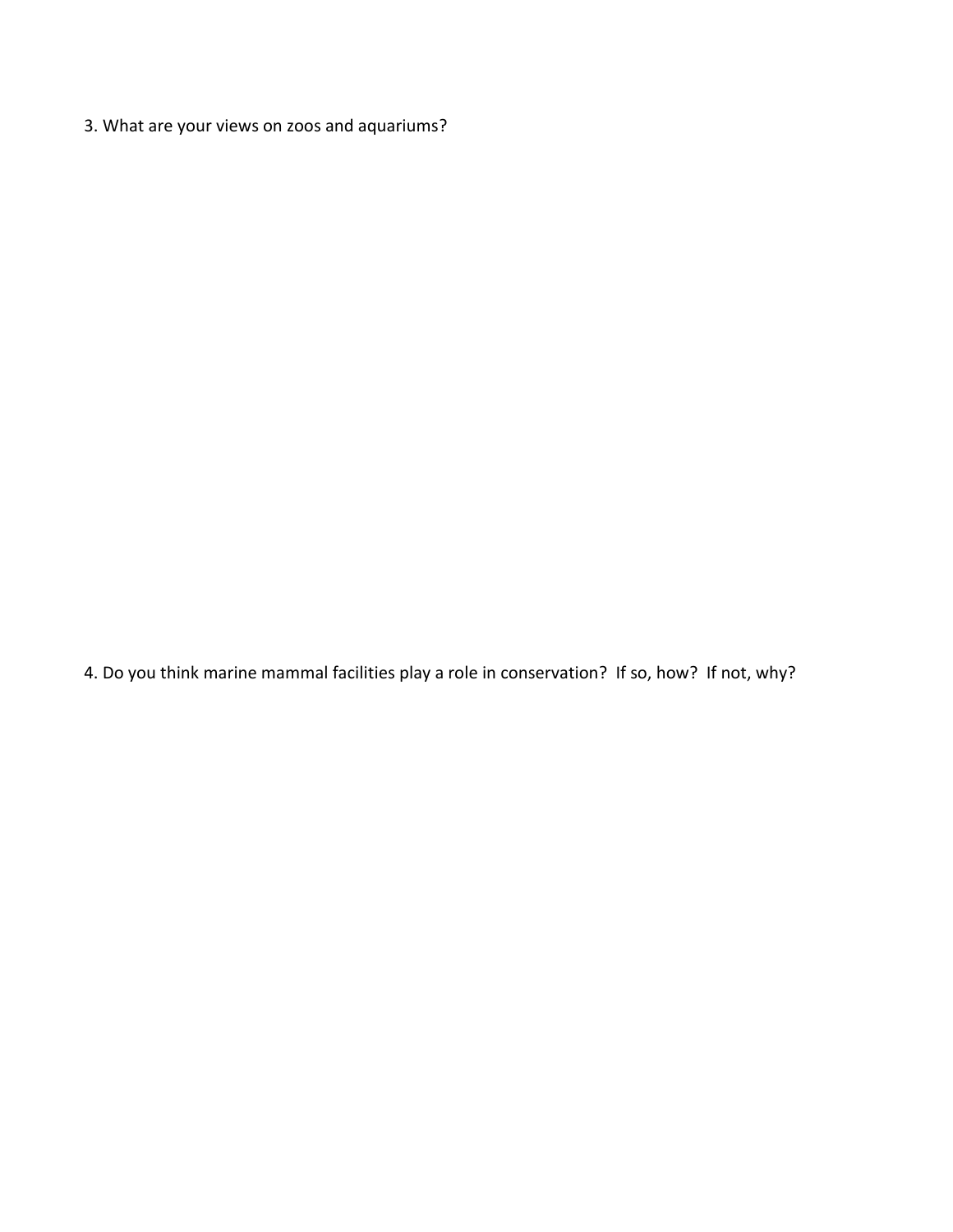5. Please describe all previous personal and professional experience with animals.

6.What do you consider your biggest accomplishment?

7. Why should we select you for our internship program?